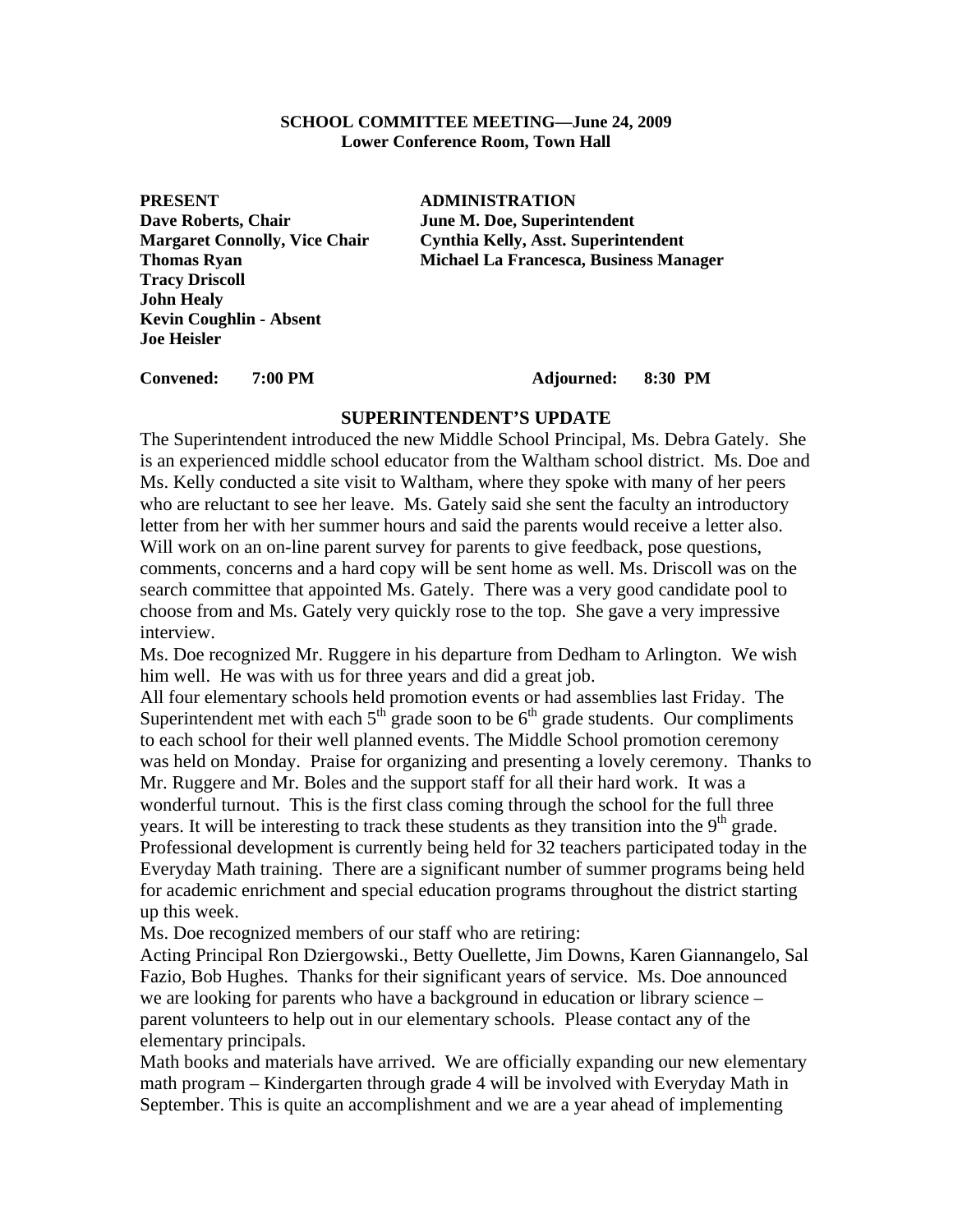this program. This is mainly due to the \$10,000 donation from the DEP. The grants and donations are significant in helping move these programs forward. New Social Studies textbooks are ordered for  $6<sup>th</sup>$  grade. We received a letter from NEASC to Principal Santamaria at Dedham HS applauding the efforts to successfully implement a grade 9-12 Advisory program. The Middle School recently held an  $8<sup>th</sup>$  grade seminar. Recently the Guidance Department reached out to members of Dedham community to speak about careers. The speakers included:

**Dr. Noreen Troccoli** spoke about manufacturing and managing a group of clinicians in the bio-pharmaceutical industry.

**Susan Hamilton** spoke about life as a clinical nurse and the opportunities working in Boston Hospitals.

**Ralf Heilmann** spoke about growing up in Germany, his interest in science, work that he does daily and the importance of exploring your options as a student. Suggested volunteer work, internships and talking to friends, family and neighbors about career options. (works as the principal research scientist at the Space Nanotechnology Lab at the Center for Space Research at MIT).

**Chuck Jenest** spoke about research in the pharmaceutical industry.

**Bernadette Chirokas** spoke about microbiology and about being a nurse. **Members of the Secret Service**:

# Dave McKeown, Rich Souza, and John McMahon, showed a video on the history of the Secret Service and what it takes to be in the Secret Service. The three agents spoke of their career paths and training. They talked about the importance of having "good character" (defined by them as doing good things even when no one is looking), shared personal stories and encouraged students to keep out of trouble.

Honorable Mentions: Dale Fried, Sunshine Millea, Jean Lyons, Linda Di Raffaele This was an extra add-on piece to the program that has proven to be very successful and the plan is to incorporate it into the Seminar. Also, the School Librarian added a in a reading component to the program. She has a report to be shared at another meeting. Math and science teachers are working on math curriculum and coordinating it with the Seminar curriculum. A special thanks to the members of the community for their participation.

Received a letter from The Schools to Careers Partnership informing us they are providing programming and scholarships to DHS students. The students selected from DHS are: Cameron Keefe, Cody Abbott, Julia Bednar, and Brynn Hogan, Victoria Sliwa and Matthew McLaughlin. Students were selected through their teachers, guidance and local team leaders.

Received a letter from Barbara Rouse, Chief Justice of Superior Court thanking us for allowing our students to participate in the  $150<sup>th</sup>$  anniversary celebration. Thanks to Department Chair, Andrew Morton for setting up this event.

Superintendent Doe recognized Russ Poole who has volunteered to put together Science Kits for elementary schools.

## **CHAIR'S UPDATE**

The Chair took a moment to echo the comments of the Superintendent on the promotion ceremony at the MS. It was nice to see parents there, to take the time.

The Chair read a statement. At the June  $10<sup>th</sup>$  meeting of the School Committee, Mr. Brian Keaney requested to be placed on agenda for the next meeting for the purpose of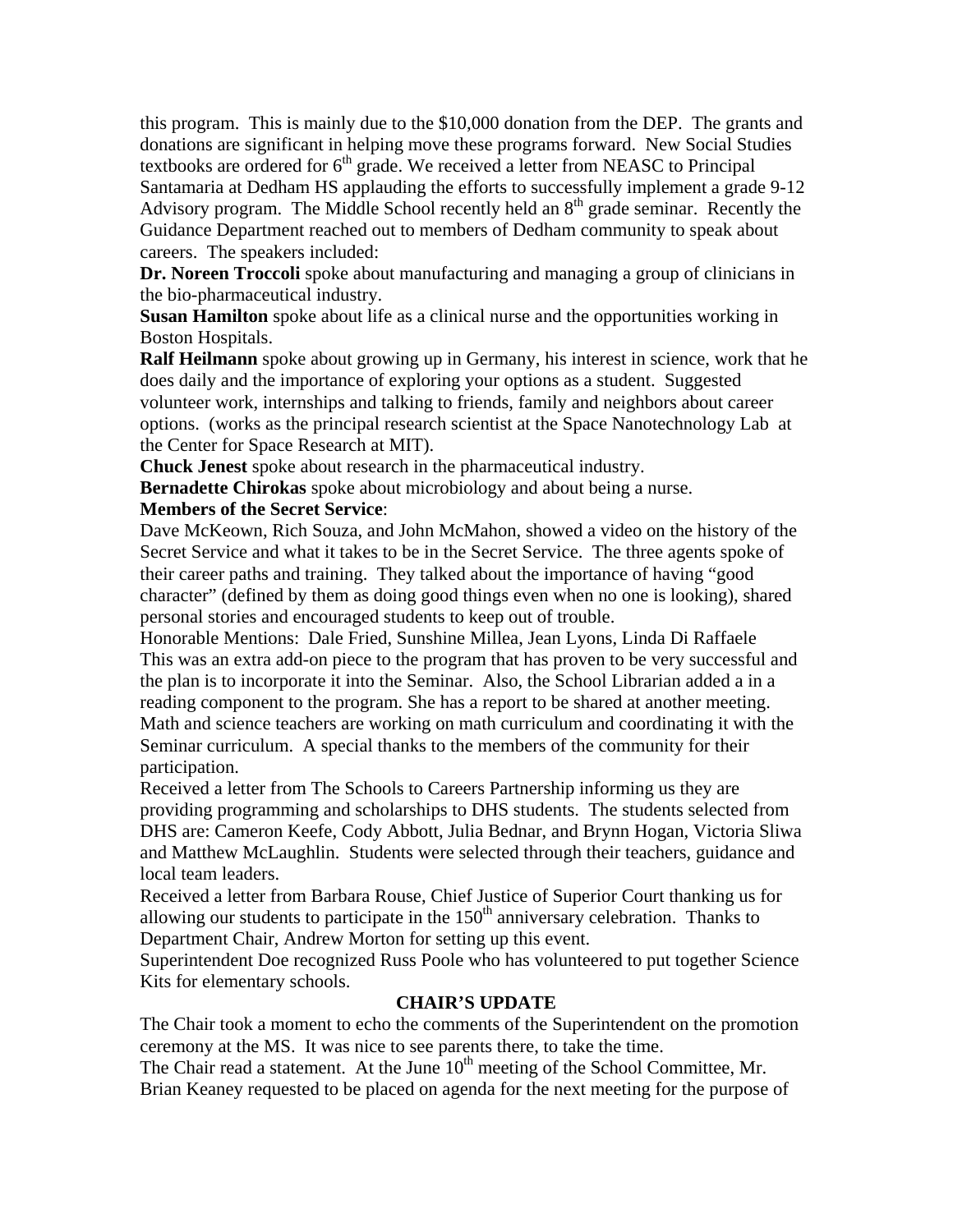requesting the Superintendent grant him an interview. The Chair responded to that request: The question of whether the Superintendent gives you an interview is up to her and not the School Committee. She has discussed the topic with you and has also spent a significant amount of time dealing with numerous written requests from you. This issue will not be placed on an agenda for a school committee meeting.

### **GENERAL PUBLIC COMMENT**

Cecilia Emery Butler: I have one comment. I watched a rerun of SC meeting. People need to use the microphone because people can't hear at home. Question: Where are we with the Abitibi project? This is a program to place paper

recycling containers placed at all the schools.

Mr. Lafrancesca responded – Mr. Lynch is working with the organization. We are going to start with one school and depending on success will expand the program. A by-law concerning dumpsters needed to be re-written and it was approved last November. Brian Keaney: I received your letter yesterday. Asked how the Chair reconciled his decision in the letter because his interpretation of the policy it doesn't give the Superintendent the freedom to ignore it. The Chair responded that the prepared response he received was reviewed by our Counsel after reviewing all our policies. Mr. Keaney replied - as he sees it the committee has three options: discuss it now in open session, the Superintendent can grant me an interview, or I can continue to come back and ask questions. Mr. Keaney began to ask more questions and was stopped by the Chair who said this is not the time or place for this discussion; this is a business meeting, not a press conference or a debate. Mr. Keaney said it wasn't his choice to go the public records route. The Chair responded to Mr. Keaney that he was entitled to his opinion. At this point the Chair requested to move on with the agenda.

# **PUBLIC COMMENTS ON ACTION ITEMS**

Extension of Dexter School lease with TEC

The Education Cooperative has requested a one year extension beginning September 1, 2009 through August 31, 2010 with an increase of 10% to cover the costs of utilities. Mr. Ryan spoke on behalf of the Budget Sub and their recommendation was to approve lease extension.

Motion made by Ms. Driscoll and seconded by Mr. Healy to approve the Dexter Lease extension for TEC for a period of one year, September 1, 2009 to August 31, 2010. Approved: Unanimous

#### **REPORTS**

Summer Reading Program Review for HS and MS – Dr. Laflamme Changes at HS: The goals for summer reading are to continue the learning process and prevent students from learning some of the skills they acquire. Summer reading is one component of the total literacy program. We have a very structured vocabulary program. A consequence for honors students not completing summer reading would be to drop them down a level. That has caused scheduling problems for the school. To continue to stress the importance of summer reading, students will not be allowed to submit an essay during the first term that relates to summer reading and that grade will be recorded as a zero. Level II and Level I don't always complete summer reading. We are reaching out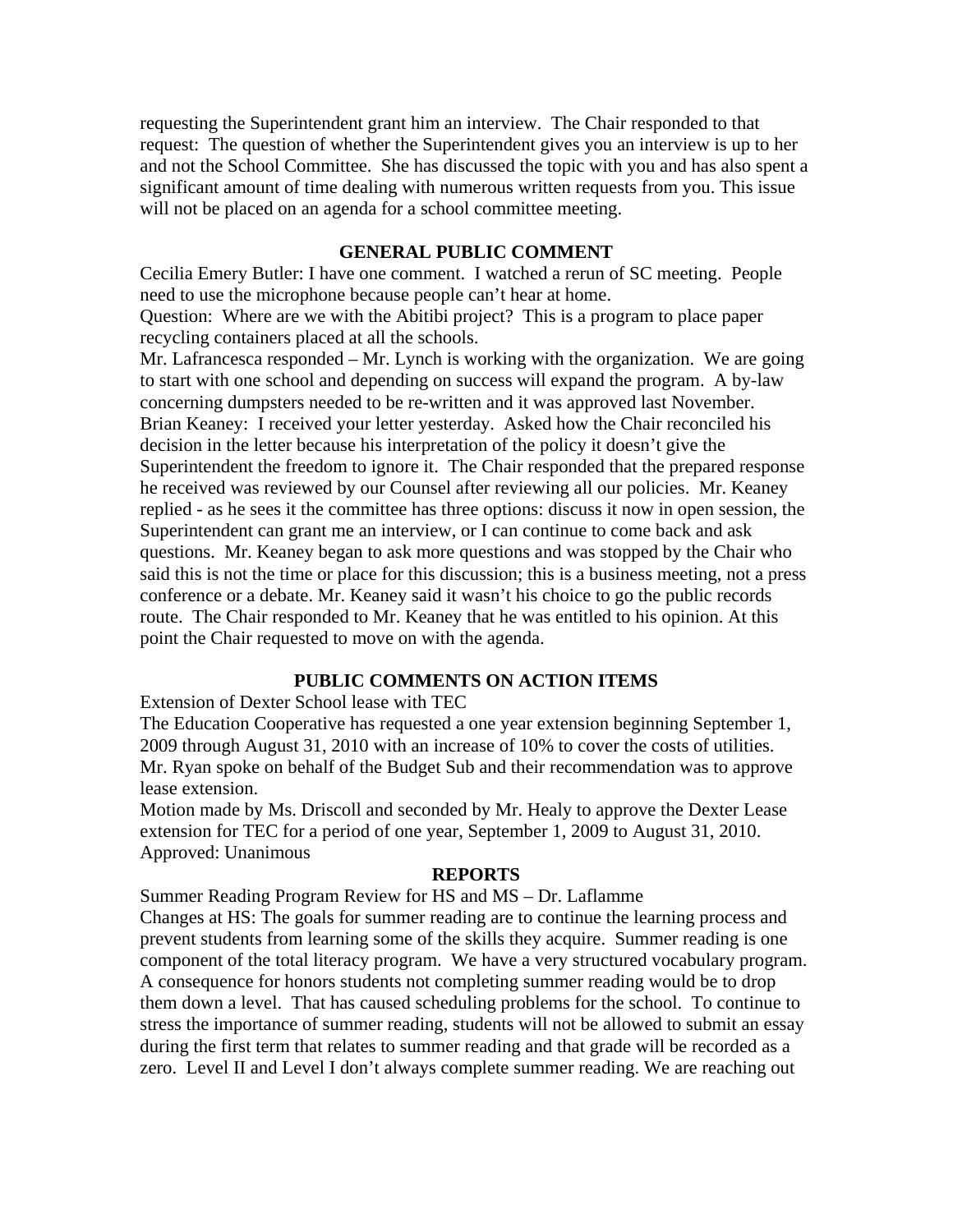to parents to have open discussions with students and monitor their summer reading progress.

Changes at MS: The teachers came up with a new approach to program. Previously it was a Read, Write, Win program. This program is still in existence. The other component in place now requires students keep journals. List of suggested reading is lengthy but they are not restricted to this list. Work must be submitted at the beginning of the school year. Work is graded, students given feedback and the grade is recorded as part of the first term.

Mr. Ryan asked, is there a way if the student takes the test and doesn't pass it but the parents know they read the book to allow parent input? Students should speak directly to Dr. Laflamme and they can bring in a note from home. The teachers will also monitor the progress as well. The test is available to take in September as well, especially with the heavily attended end of summer test sessions.

Mr. Heisler had a question about the required reading. Are those books incorporated in class work during year? The books are selected from ones the staff would like to work with but there is never enough time and then during first term an essay is assigned in Level I and Honors classes that deal with the specific requirements and the students are responsible for information in these books.

#### Academic Reporting – Joanne McCormick, Director of Guidance

Data for grades is not yet complete. We are still accumulating end of year grades. The scheduling process is completed but is still fluid. Master schedule has been created and we have generated schedules for the students. There are still some conflicts and issues to be worked out. Significant change in math next year – the incoming Academy students and the  $10<sup>th</sup>$  grade Honors class will be taking geometry.

Another significant change relates to EPP MCAS. EPP's were generated for all students who fell between the range of 220 and 240. We offered those students the exam and 5 students passed. If students do not pass it they will need to take an extra year of math. A new course that is being offered is Personal Finance and Business Math. This is a CP2 class for students entering the labor market directly out of high school. English courses added are English II H – American Literature (Freshmen Academy), English III – AP Language and Composition. Psychology Honors level has been added for next year. European History – AP is not being offered next year. In Science, new department chair is on board. The biology and lab has been combined to meet in one period. Three AP science classes are being offered at the same time. French I and Spanish I CP1 have been added this year. School wide changes: Academic Center students will be able to get credit when they are regularly scheduled into the center. This provides additional support services for all students. The new schedule with the directed study will begin next year. AP Grant information update: We continue to send the message that students enrolled in the most rigorous courses available to them is what colleges look at. Additional support is built in because of the grant. Our goal of having 120 students to enroll and we currently have 146 students in AP classes.

Ms. Driscoll asked what the sequence would be after geometry. Ms. McCormick replied the reason for this is students were more ready for Algebra II after having geometry. Students will be better prepared for MCAS. There are about 20 students on educational proficiency plans.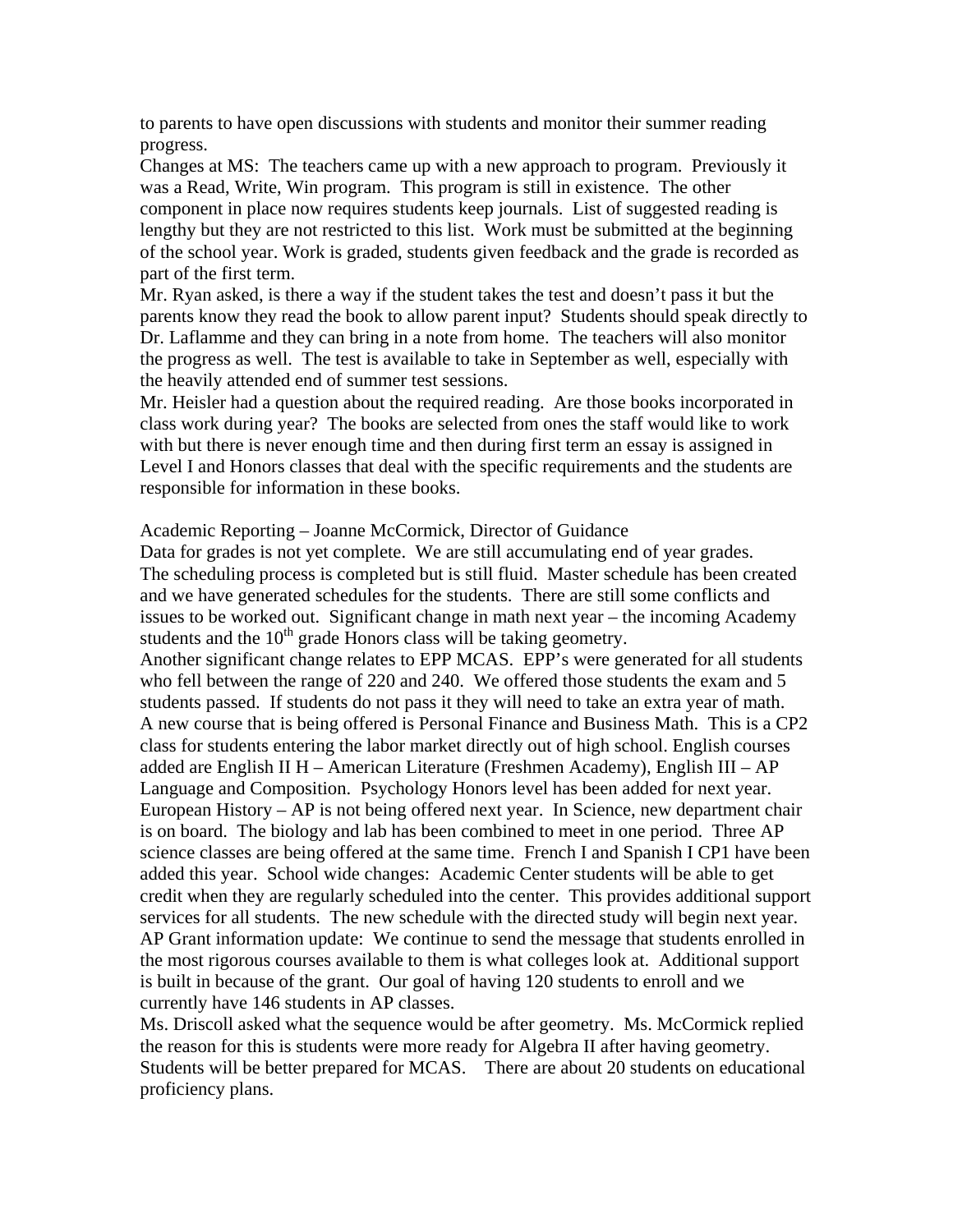Mr. Heisler asked what is an EPP? For any student who takes MCAS exam and doesn't score proficient – below 220 the range is 220 – 240 has to demonstrate proficiency in another way. Draw up contract with students.

Mr. Roberts asked to expand on the bullet in Ms. McCormick's handout that the target goal was exceeded. Ms. McCormick replied one of the purposes of the grant was to increase enrollment in AP classes. We were helped in establishing goal with people from MMSI. Ms. McCormick said it was really gratifying to sit with students individually after reviewing PSAT data to see their expressions when they were told they had a significant chance to score 3 or better on AP exams. This is real data they can use to compare and push students to try harder.

Mr. Murray added a few points. The Calculus Honors course, only 8 students signed up, so we interviewed them and convinced them to take Calculus AP – gently nudged to move forward.

Ms. Doe said part of the grant is pre-AP. It is taking a look from sixth grade on. Major effort is underway to target non-traditional students – our responsibility to identify them. We are looking at the MS curriculum to raise the standards to prepare to enter  $9<sup>th</sup>$  grade. We have seven staff members participating in pre-AP training.

Mr. Heisler asked if retirements or layoffs affect the ability to offer courses. Ms. Doe replied, no. The good news, FY09 balanced out and we are in good shape. FY10 we're still not sure, we are waiting on the State. In terms of our programs, every program offered this year will be offered next year. Every program was held in place. We are one of the few districts that have not had to cut programs.

### **MINUTES**

Motion made by Ms. Connolly and seconded by Ms. Driscoll to accept the June 10, 2009 minutes. Approved – Unanimous

#### **DONATIONS**

Riverdale School received a \$50.00 donation from Mr.& Mrs. Robert Kramer, the parents of twin boys who attend the school.

Riverdale School also received a \$300.00 donation from Mr. George Balis in memory of his wife; Tracy worked as a lunch aide at Riverdale.

The School department received a \$10,000.00 donation from the DEP for math books for the elementary schools.

Motion to accept all donations was made by Mr. Ryan with grateful appreciation and seconded by Mr. Healy with grateful appreciation. Approved: Unanimous

### **OLD/NEW BUSINESS**

Mr. Ryan spoke on the Budget-Sub met today for the FY09 budget – balanced books. FY10 continued struggle for final numbers. Meet and work over summer.

We signed a lease for  $\frac{1}{2}$  the Dexter – reports in paper – VNA departing. Suggested – reach out to TEC if they are interested in building. Close off that side of building to shut down heat and utilities to reduce costs. Discuss need to put out to bid lease building. Mr. La Francesca added he received a call from VNA, they have requested to be allowed to lease month-to-month extension – so every child is placed. Meetings with independent day care providers to take over location.